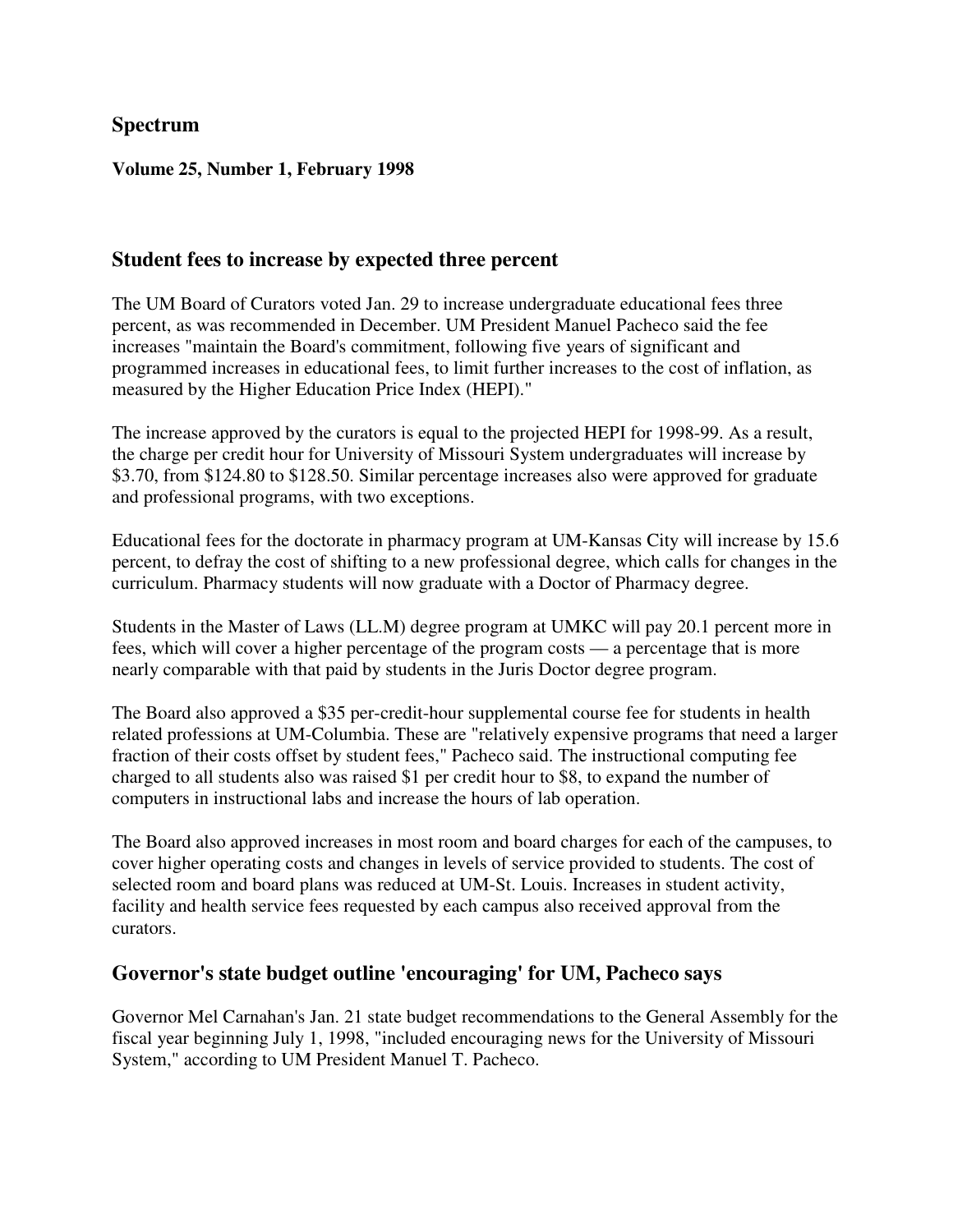Pacheco detailed the Governor's recommendations for the Curators at their Jan. 29 meeting on the campus of the University of Missouri-St. Louis.

| <b>Governor's Recommendations FY 1999 Operating Budget</b> |               |
|------------------------------------------------------------|---------------|
| Current (FY 1998) Appropriation                            | \$364,357,930 |
|                                                            | 1.610.717     |

| <b>TOTAL</b>                 | \$394,924,735 |
|------------------------------|---------------|
| Maintenance and Repair       | 947,258       |
| <b>Mission Enhancement</b>   | 15,000,000    |
| <b>Inflationary Increase</b> | 4,619,547     |

The Governor recommended additional operating funds that would protect the University of Missouri from the costs of inflation and he recommended funding for the full \$15 million in firstyear Mission Enhancement efforts recommended by the Coordinating Board for Higher Education, Pacheco said. Carnahan also recommended a total of more than \$50 million for capital improvements throughout the UM System.

The Governor proposed an inflationary increase of \$14.6 million to UM's existing appropriation of nearly \$364.4 million. With the \$15-million Mission Enhancement recommendation and a proposed \$947,258 for maintenance and repair, the University's recurring budget would grow 8.4% to nearly \$395 million. (See following chart.)

The \$15-million recommendation, for the University's first year of a four-year Mission Enhancement cycle, includes \$4 million in recurring funds for the Endowed Chairs and Professorships matching fund program.

Pacheco noted that the matching fund program for endowed positions more than doubles the impact of each private endowment established for that purpose. The remaining \$11 million in Mission Enhancement funding, like the Endowed Chairs program, will support improvements in teaching, strengthen research and provide greater access and service on the part of the University of Missouri, he said.

Governor Carnahan also recommended approximately \$2.4 million in inflationary increases for other programs at the University of Missouri, including MOREnet, University Hospital and Clinics, Ellis Fischel Cancer Center, the Missouri Rehabilitation Center (in Mount Vernon), Alzheimer's Research, the Missouri Kidney Program, Mid-Missouri Mental Health and the State Historical Society. He recommended an additional \$5.7 million for improvements to MOREnet, an Internet access service operated by the University of Missouri for the benefit of schools and other public institutions throughout the state.

The Governor also recommended capital appropriations totaling more than \$50.6 million for projects on all four of the University's campuses. (See following chart.)

"The Governor's recommendations for the University of Missouri are very good," Pacheco said, "and I will do my best, in continuing visits with lawmakers and appearances at House and Senate budget hearings, to seek legislative support for them."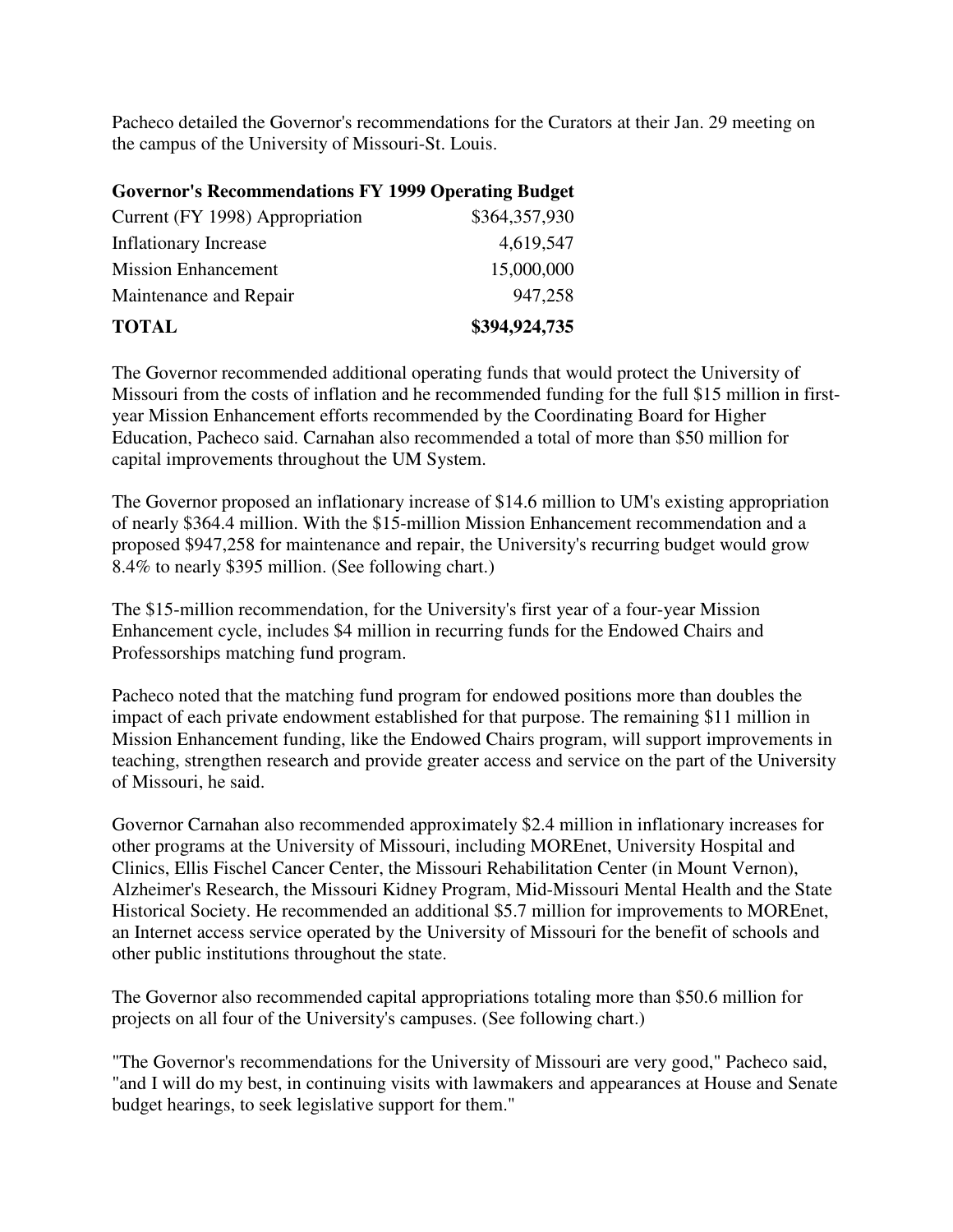| <b>Governor's Recommendations FY 1999 Capital Improvements</b> |              |
|----------------------------------------------------------------|--------------|
| Townsend Hall (UMC)                                            | \$2,500,000  |
| Business and Public Admin. (UMC)                               | 6,000,000    |
| Engineering Equipment (UMC)                                    | 400,000      |
| Dental School Renovation (UMKC)                                | 13,100,000   |
| Butler-Carlton (UMR)                                           | 5,500,000    |
| Communication Arts (UMSL)                                      | 23,116,000   |
| <b>TOTAL</b>                                                   | \$50,616,000 |

# **New Board President Ted Beckett names 1998 priorities**



Theodore C. Beckett



Paul T. Combs

At its December meeting, the UM Board of Curators elected Theodore C. Beckett of Kansas City as its president for 1998. Beckett, who was appointed to the board in 1995, received a bachelor of science degree in business administration (accounting) in 1950, and a Juris Doctor degree in 1957, both from UM-Columbia. He is managing partner of the law firm of Beckett, Lolli & Bartunek.

Curator Paul Combs was elected vice president of the Board. He earned a bachelor of science degree in accountancy from UM-Columbia in 1987.

At his first meeting as Board president Jan. 29 in St. Louis, Beckett handed out praise and set priorities. He listed mission enhancement and the administrative systems project as two primary concerns of the board of curators for 1998.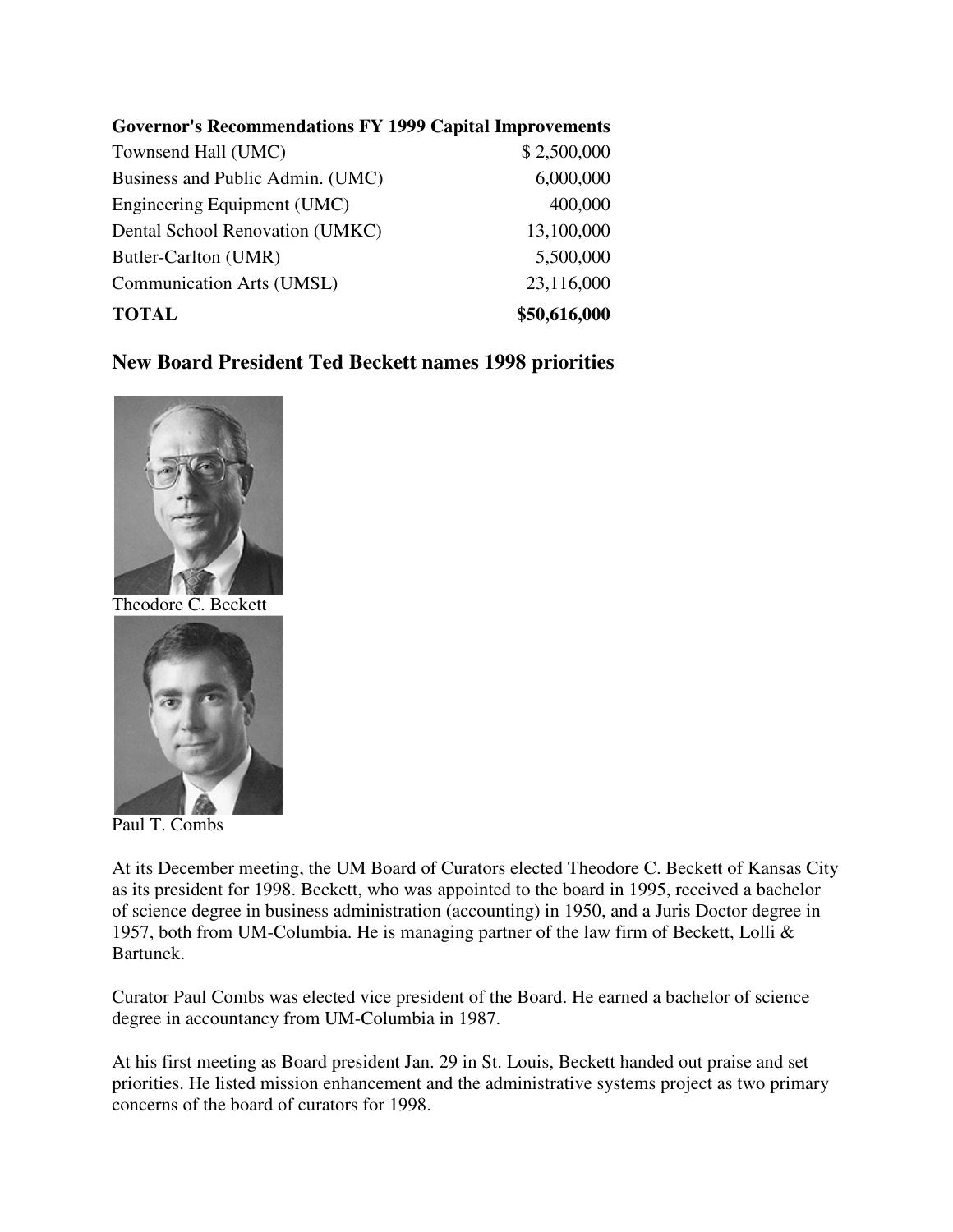"We want the University of Missouri to be in the very top ranks of our nation's universities," Beckett said. "With mission enhancement we are beginning a cycle that could influence our state's prosperity and pride."

Beckett said the University's effort to improve its administrative systems is "a monumental project we must complete to move it into the next century."

Beckett praised 1997 Board President Malaika Horne noting, "you brought this board together," and said 1998 Vice President Paul Combs of Kennett would have a heavy workload this year. "When I recognize talent I put it to work," Beckett said.

Also at the Jan. 29 meeting, UM curators approved Beckett's proposed Board committee chairs and members for 1998, as follows: **Executive Committee —** Paul T. Combs, chair, Theodore C. Beckett, Malaika B. Horne and Hugh E. Stephenson, Jr., M.D., members; **Academic Affairs Committee —** Hugh E. Stephenson, Jr., M.D., chair, Adam B. Fischer and Mary S. Gillespie, members, Ex Officio, Sarah Welch, student representative to the Board; **Finance Committee** — Paul W. Steele, chair, Paul T. Combs and Fred L. Hall, Jr., members; **Physical Facilities Committee —** John A. Mathes, chair, Paul T. Combs and Adam B. Fischer, members; **Resources and Planning Committee —** Malaika B. Horne, chair, Mary S. Gillespie and Paul W. Steele, members. **University Hospital and Health Sciences Committee —** Hugh E. Stephenson, Jr., M.D., chair, Fred L. Hall, Jr., and John A. Mathes, members.

# **Research Board awards \$2 million**

The University of Missouri Research Board, a panel of 18 faculty members, has awarded \$2 million to support 61 research projects across the University's four campuses.

Researchers from the four UM campuses filed 159 requests for grants in October 1997, totaling \$6.3 million. About 38 percent of the requests were granted.

The board granted 11 engineering requests for a total of \$450,581; seven in humanities and fine arts for \$97,891; nine in life sciences for \$360,832; 18 in physical sciences and mathematics for \$516, 277; and 16 in social and behavioral sciences for \$606,782.

The Research Board is aided by a system of peer reviewers in selecting projects. The board has established a network of UM experts in each discipline, and they address specific criteria in evaluating a request. The board then considers the recommendations of the reviewers.

Scott Decker, professor of criminology at UM-St. Louis, is chairman of the board. The other members represent a variety of academic disciplines.

## **UM Research Board October 1997 Awards**

## **UM-Columbia**

John Bowders, Civil Engineering, \$30,000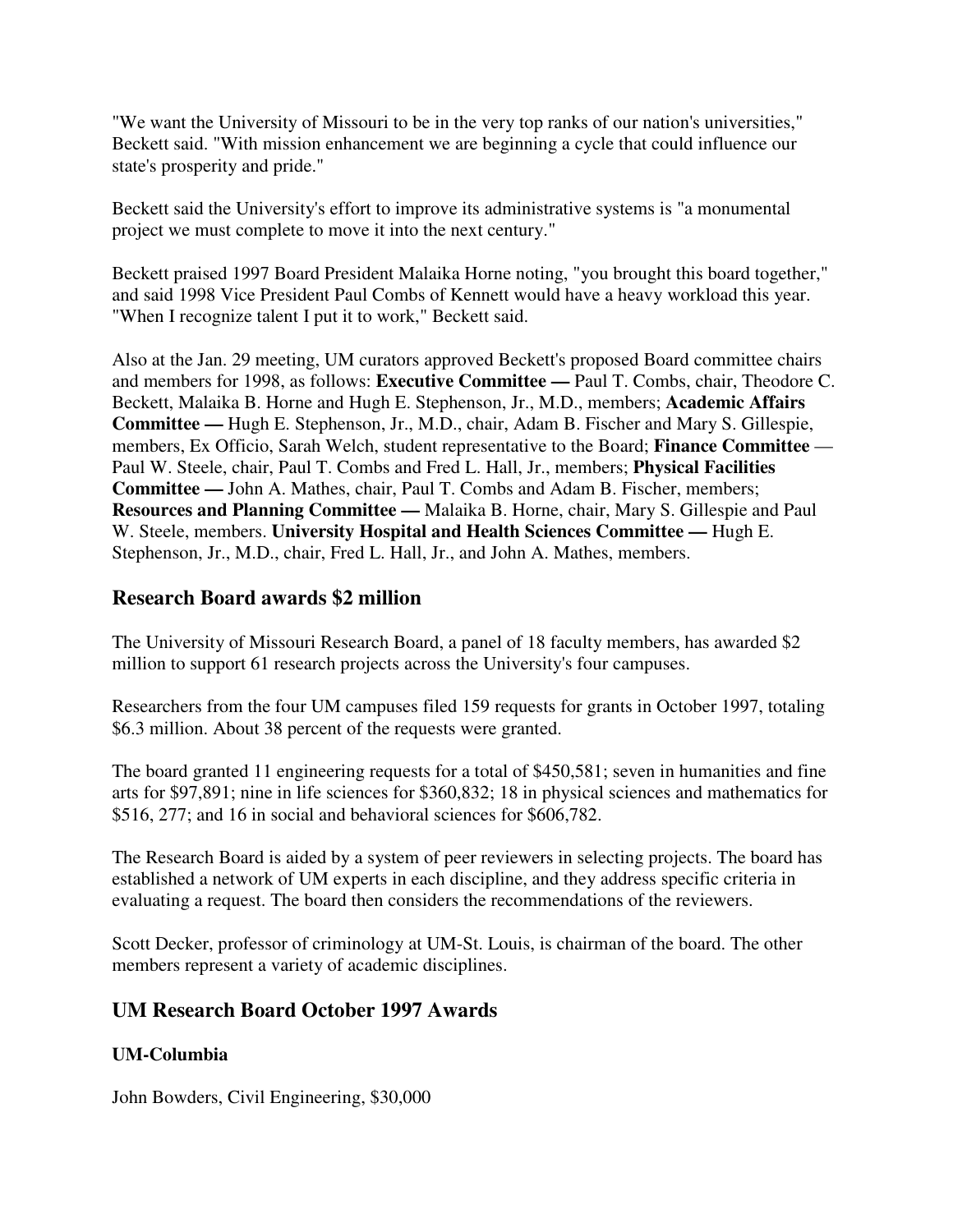Edward Brent, Sociology, \$43,242 John Budd, School of Information Science and Learning, \$28,180 Meera Chandrasekhar, Physics, \$40,800 Carmen Chicone, Mathematics, \$11,040 Nelson Cowan, Psychology, \$44,108 Jere Francis, Accountancy, \$14,700 H. Allen Garverick, Animal Science, \$45,640 Paul Germann, Curriculum & Instruction, \$43,329 Victoria Grando, Sinclair School of Nursing, \$30,000 Gabriele Gratton, Psychology, \$90,000 Dominic KC Ho, Electrical Engineering, \$36,000 Daniel Hooley, Classical Studies, \$22,000 Phillip Jen, Biological Sciences, \$36,944 Mark Jensen, Economics, \$25,537 Anupam Joshi, Computer Engineering/Science, \$30,815 Nigel Kalton, Mathematics, \$10,000 Robert Lawless, Law, \$9,140 Andrew Melnyk, Philosophy, \$21,546 Laurie Mintz, Psychology, \$38,944 Stephen Montgomery-Smith, Mathematics, \$14,700 KC Morrison, Political Science, \$39,564 William Nunnally, Electrical Engineering, \$41,000 Lizette Peterson-Homer, Psychology, \$42,927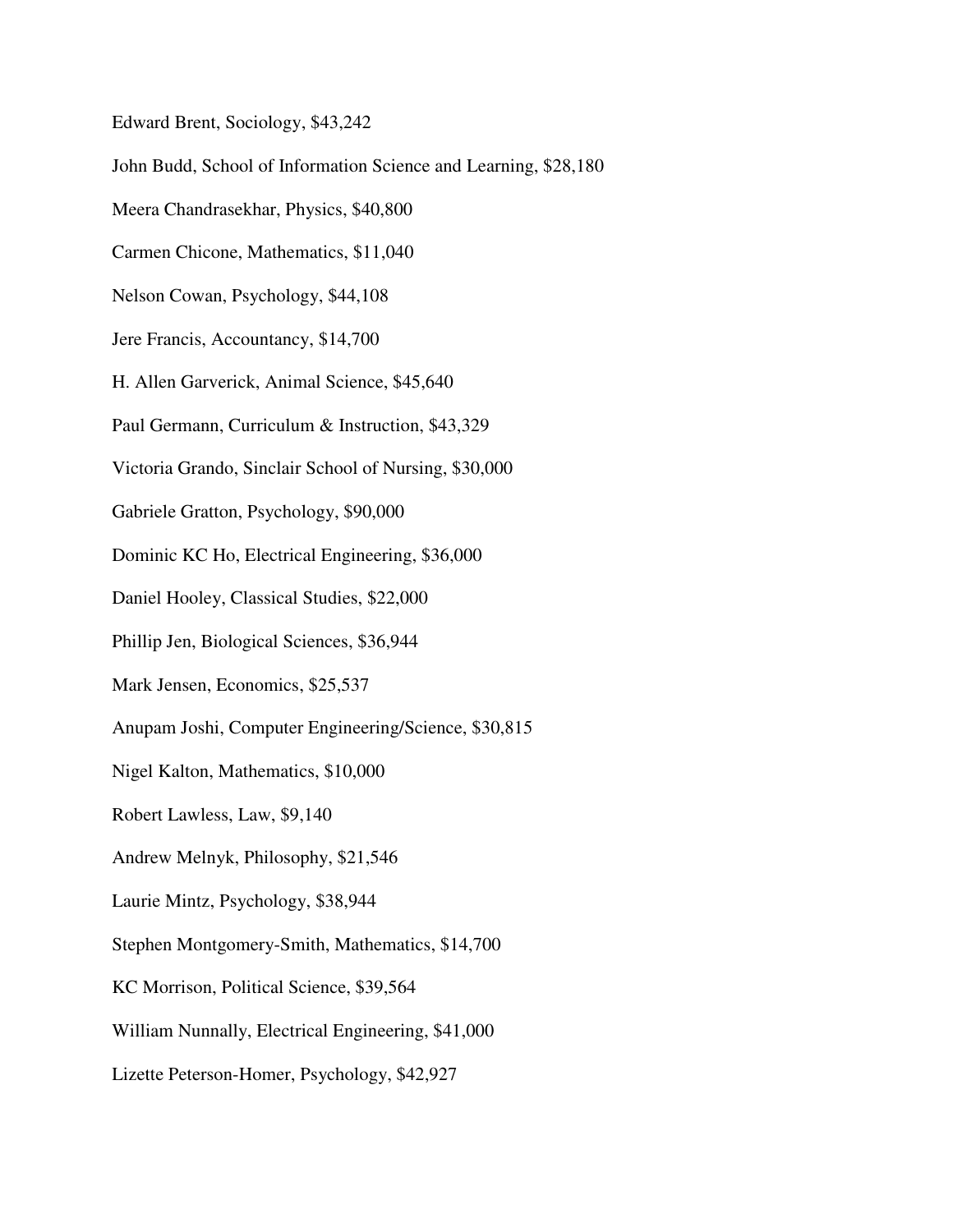Thomas Phillips, Biological Sciences, \$50,000 Ronald Ratti, Economics, \$21,600 James Rhyne, Physics & Astronomy, \$25,980 Francis Schmidt, Biochemistry, \$39,650 Yi Shang, Computer Engineering/Science, \$28,888 Kennon Sheldon, Psychology, \$36,660 Marjorie Skubic, Computer Engineering & Computer Science, \$47,072 Albert Sun, Pharmacology, \$50,000 Jianguo (Tony) Sun, Statistics, \$11,664 Roger Sunde, Nutritional Sciences, \$25,263 Haskell Taub, Physics & Astronomy, \$34,000 Kenneth Troske, Economics, \$50,000 Michael Ugarte, Romance Languages, \$1,000 Michael Underwood, Geological Sciences, \$26,518 David Wakefield, History, \$40,000 Barbara Wood, Music, \$20,750 David Wood, Political Science, \$38,851 **UM-Kansas City**  Michelle Boisseau, English, \$17,315 Bruce Bubacz, Philosophy, \$13,992 Michael Kruger, Physics, \$24,760 Gayle Levy, Foreign Language & Literature, \$1,288 Thomas Sandreczki, Chemistry, \$15,360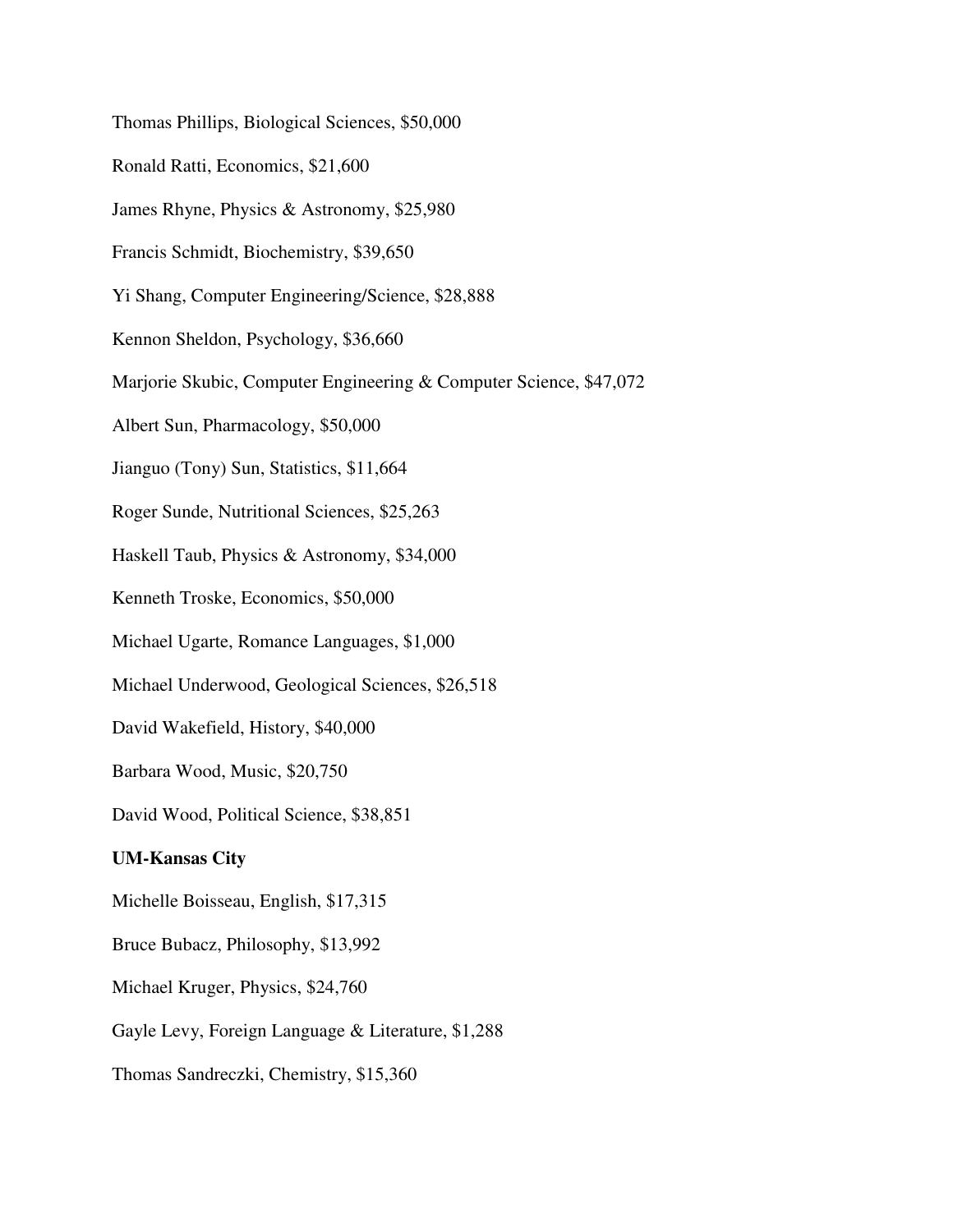William Thomas, Molecular Biology &

Biochemistry, \$49,525

#### **UM-Rolla**

Craig Adams, Civil Engineering, \$49,080

Frank Blum, Chemistry, \$130,000

Richard Brow, Ceramic Engineering, \$30,000

Mariesa Crow, Electrical Engineering, \$90,380

Jay Gregg, Geology & Geophysics, \$12,450

Clifton Merrow, Chemistry, \$35,033

Halvard Nystrom, Engineering Management, \$27,996

Steven Pekarek, Electrical Engineering, \$39,350

James Stoffer, Chemistry, \$50,000

Gerald Wilemski, Physics, \$20,371

David Wronkiewicz, Geology/Geophysics, \$10,525

#### **UM-St. Louis**

James Hunt, Biology, \$33,810

Vasudevan Lakshminarayanan, Optometry, \$16,796

Jacob Leventhal, Physics, \$26,280

## **UMSL junior is new student rep.**

Gov. Mel Carnahan named UM-St. Louis junior Sarah Welch the new student representative to the UM Board of Curators. Welch, who also attended UM-Columbia from 1995 to 1997, is majoring in English and Psychology. She was as a tutor for the University YMCA for one year and a site leader for the Alternative Spring Break program. She graduated from Ladue Horton Watkins High School in Ladue. Her appointment awaits Senate confirmation.